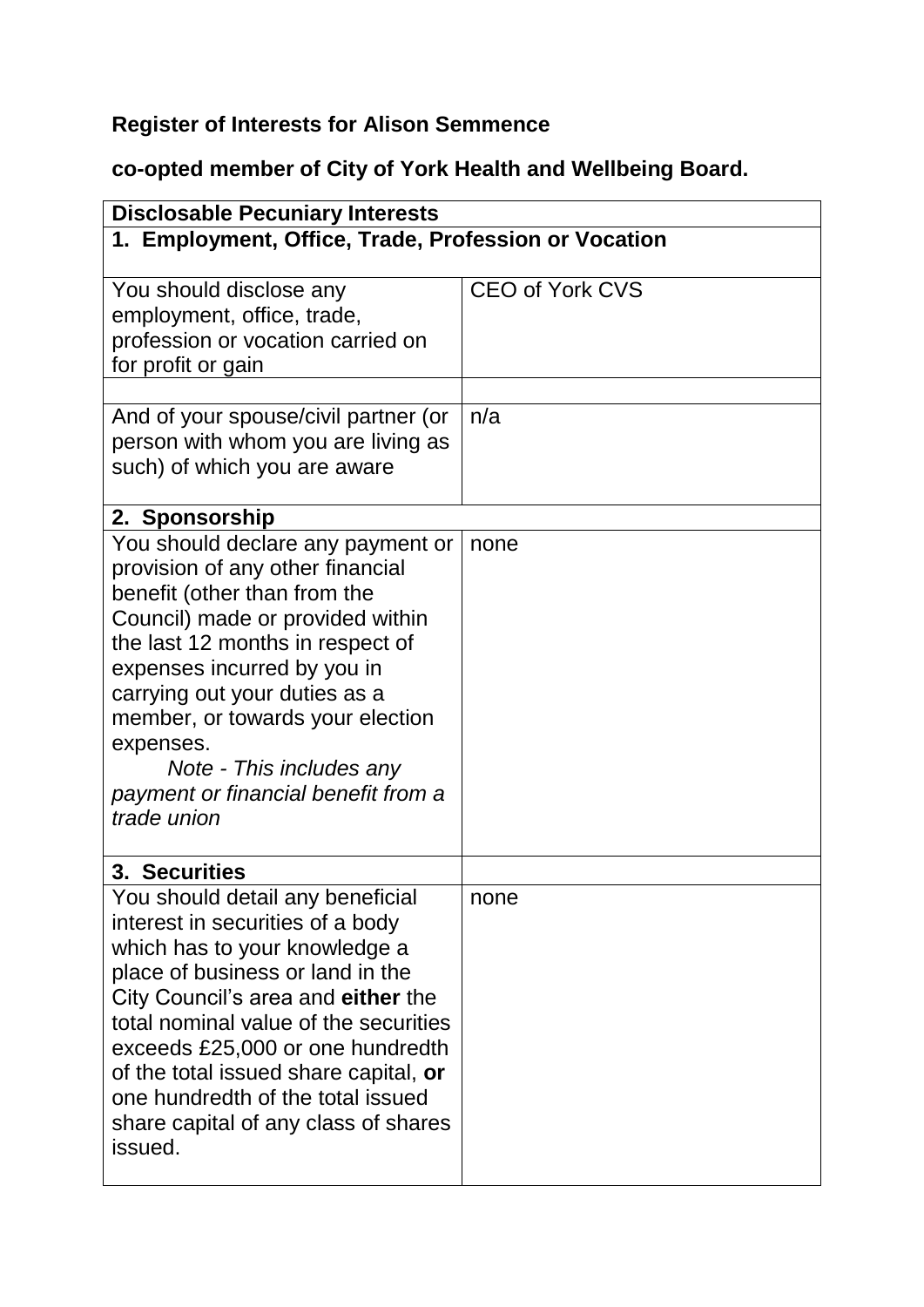| "Securities" does not include<br>building society accounts but<br>includes securities of all other<br>descriptions such as shares,<br>debentures, stock, loan stock and                                                                                                                                                                                                                                                                                     |                                                                                                                                                       |  |
|-------------------------------------------------------------------------------------------------------------------------------------------------------------------------------------------------------------------------------------------------------------------------------------------------------------------------------------------------------------------------------------------------------------------------------------------------------------|-------------------------------------------------------------------------------------------------------------------------------------------------------|--|
| units of a collective investment<br>scheme                                                                                                                                                                                                                                                                                                                                                                                                                  |                                                                                                                                                       |  |
| And of your spouse/civil partner (or<br>person with whom you are living as<br>such) of which you are aware                                                                                                                                                                                                                                                                                                                                                  | n/a                                                                                                                                                   |  |
| 4. Contracts                                                                                                                                                                                                                                                                                                                                                                                                                                                |                                                                                                                                                       |  |
| You should detail any current<br>undischarged contract made<br>between you, or a body in which<br>you have a beneficial interest, and<br>the Council under which goods or<br>services are to be provided or<br>works are to be executed<br>You have a beneficial interest in a<br>body which is a firm in which you<br>are a partner or a body corporate<br>of which you are a director, or in<br>the securities of which you have a<br>beneficial interest | Current contracts for Ways to<br>Wellbeing, Time to Change,<br>Dementia Action Alliance,<br>Healthwatch, Core work between<br><b>York CVS and CYC</b> |  |
| And of your spouse/civil partner (or<br>person with whom you are living as<br>such) of which you are aware                                                                                                                                                                                                                                                                                                                                                  | n/a                                                                                                                                                   |  |
| 5. Land, Licences and Corporate Tenancies                                                                                                                                                                                                                                                                                                                                                                                                                   |                                                                                                                                                       |  |
| Land<br>You should detail any beneficial<br>interest in land within the Council<br>area (including any easement, or<br>right in or over land which does not<br>carry the right to occupy or receive<br>income).                                                                                                                                                                                                                                             | none                                                                                                                                                  |  |